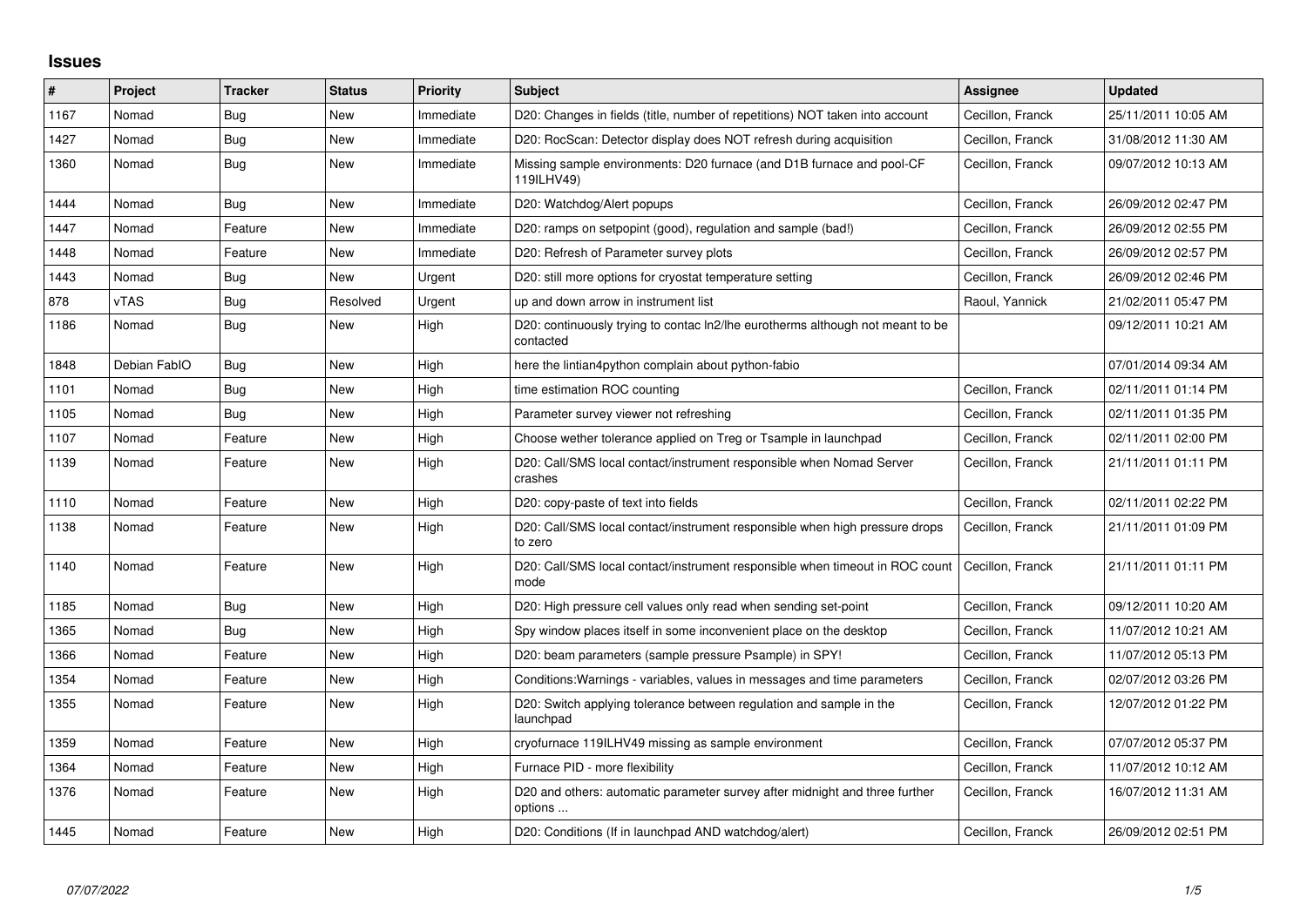| #    | Project   | <b>Tracker</b> | <b>Status</b> | <b>Priority</b> | <b>Subject</b>                                                                                   | Assignee         | <b>Updated</b>      |
|------|-----------|----------------|---------------|-----------------|--------------------------------------------------------------------------------------------------|------------------|---------------------|
| 1446 | Nomad     | Feature        | New           | High            | D20: coldvalve management module as an example for a comeback of<br>GEORGE's "dials"             | Cecillon, Franck | 26/09/2012 02:53 PM |
| 1456 | Nomad     | <b>Bug</b>     | New           | High            | D20: Fast mode not working when activated directly after ramp mode --<br>SOLVED???               | Cecillon, Franck | 11/10/2012 09:18 AM |
| 1459 | Nomad     | Feature        | New           | High            | D20: Get rid of the "Pause" button for D20!                                                      | Cecillon, Franck | 11/10/2012 09:33 AM |
| 3682 | Nomad     | Feature        | New           | High            | "Wait" and "Count (in time)" commands for D4                                                     | Cecillon, Franck | 05/11/2019 10:32 AM |
| 2250 | LAMP      | Feature        | New           | High            | Cosmos: Add possibility to read and work with nexus files.                                       | Gonzalez, Miguel | 27/02/2015 12:04 PM |
| 1234 | Nomad     | Bug            | New           | High            | Generic scan list not refreshed                                                                  | legoc, yannick   | 20/02/2012 03:34 PM |
| 2036 | nMOLDYN   | Bug            | New           | High            | documentation generation                                                                         | Pellegrini, Eric | 02/07/2014 10:33 AM |
| 546  | vTAS      | Bug            | New           | High            | Polarised neutron data                                                                           | Raoul, Yannick   | 08/02/2010 02:44 PM |
| 562  | vTAS      | Feature        | New           | High            | Validation button for parameters in right upper window                                           | Raoul, Yannick   | 18/02/2010 03:48 PM |
| 879  | vTAS      | Bug            | Resolved      | High            | Sometimes, we need to click twice on OK button in "Instrument Parameters"<br>dialog to close it. |                  | 21/02/2011 05:49 PM |
| 775  | CrysFML   | Feature        | New           | Normal          | Graphical CrysFML version using a free GUI library like pilib or japi                            |                  | 15/03/2011 11:27 PM |
| 797  | vTAS      | Support        | New           | Normal          | Compatibility with other libraries                                                               |                  | 13/11/2010 06:30 PM |
| 906  | shadow3   | <b>Bug</b>     | New           | Normal          | read/write compatibility in shadowvui and shadow3                                                |                  | 14/03/2011 04:27 PM |
| 1002 | Nomad     | Feature        | New           | Normal          | Set Division parameter from RioAxis to Axis View                                                 |                  | 06/07/2011 08:08 AM |
| 1148 | Nomad     | Feature        | New           | Normal          | IN3: Open scan plot automatically                                                                |                  | 23/11/2011 08:53 AM |
| 1151 | Nomad     | Feature        | New           | Normal          | IN3: Print a XBU editor                                                                          |                  | 23/11/2011 09:02 AM |
| 1158 | Nomad     | Feature        | New           | Normal          | IN3: review spy for slitcomponent controller                                                     |                  | 23/11/2011 10:56 AM |
| 1159 | Nomad     | Feature        | New           | Normal          | IN3: Review of output                                                                            |                  | 23/11/2011 10:57 AM |
| 1163 | Nomad     | Feature        | New           | Normal          | IN3: the same time variable should be used for scan and simple count                             |                  | 23/11/2011 11:00 AM |
| 1164 | Nomad     | Feature        | New           | Normal          | IN3: Pause/Continu, re-positionning moved axis during pause mode                                 |                  | 23/11/2011 11:02 AM |
| 1189 | Nomad     | Feature        | New           | Normal          | Refresh automatically the list of controllers in Parameter Survey                                |                  | 16/12/2011 04:37 PM |
| 1199 | mxCUBE    | Action         | New           | Normal          | Make existing hardware objects and bricks ESRF-independent                                       |                  | 13/01/2012 02:48 PM |
| 1200 | mxCUBE    | Support        | New           | Normal          | git pushes should send emails to developer members                                               |                  | 13/01/2012 02:45 PM |
| 1201 | mxCUBE    | Action         | New           | Normal          | Make sure model-view-controller design is properly followed                                      |                  | 13/01/2012 02:47 PM |
| 1327 | Nomad     | Bug            | New           | Normal          | PolarizationController read actual_state_long                                                    |                  | 07/06/2012 11:10 AM |
| 1353 | mxCUBE    | Action         | New           | Normal          | Convert Tine module code to use the Poller module and gevent async watcher<br>for events         |                  | 28/06/2012 01:45 PM |
| 1397 | Nomad     | <b>Bug</b>     | <b>New</b>    | Normal          | OrangeCryostat controller does not start ColdValve                                               |                  | 26/07/2012 11:20 AM |
| 1532 | SXtalSoft | <b>Bug</b>     | New           | Normal          | rafub gui                                                                                        |                  | 26/11/2012 01:43 PM |
| 1533 | SXtalSoft | <b>Bug</b>     | New           | Normal          | rafub gui                                                                                        |                  | 26/11/2012 10:07 PM |
| 1539 | SXtalSoft | Feature        | New           | Normal          | Improve the noise correction                                                                     |                  | 04/12/2012 06:05 PM |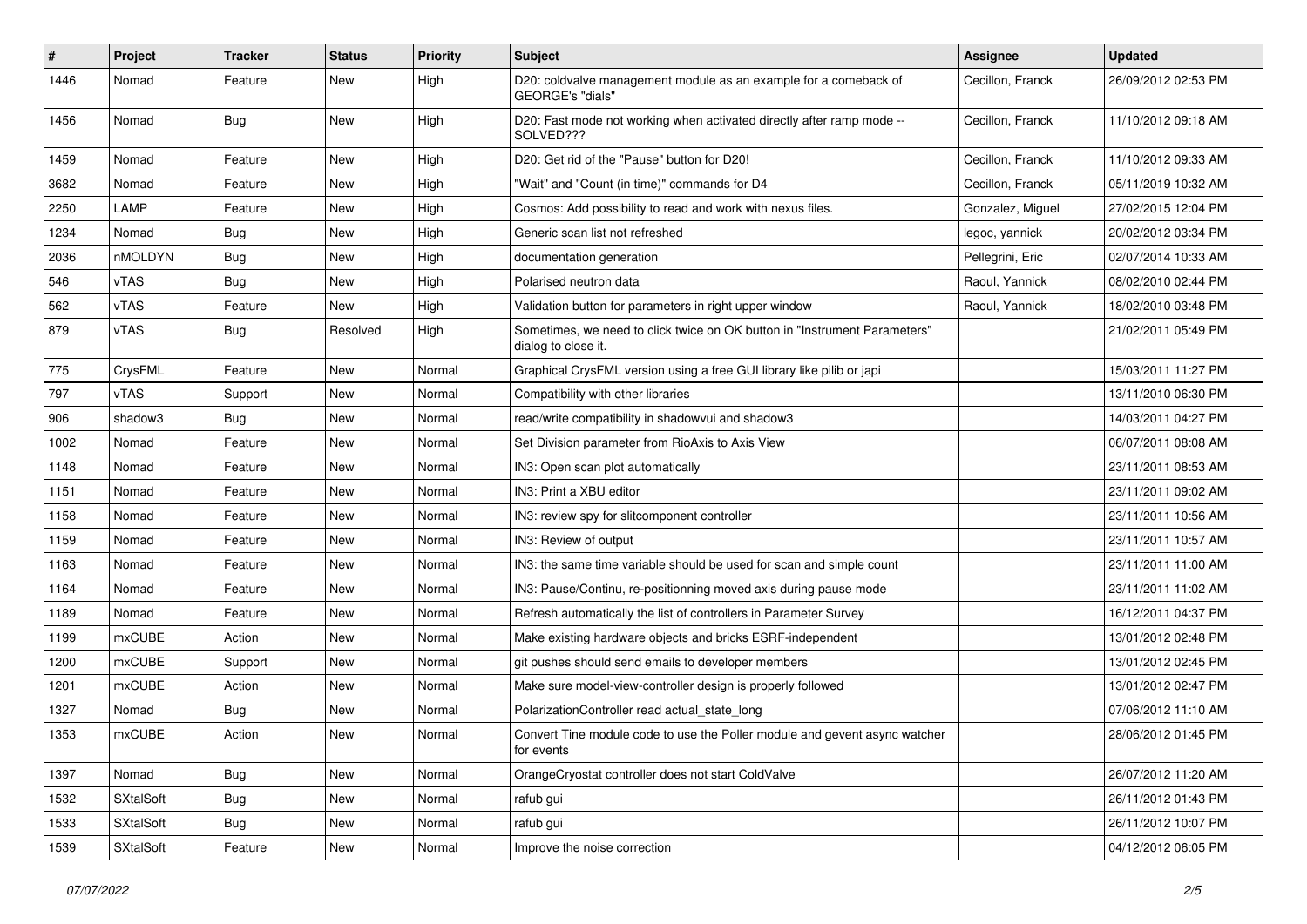| #    | Project          | <b>Tracker</b> | <b>Status</b> | <b>Priority</b> | <b>Subject</b>                                                                                               | <b>Assignee</b>   | <b>Updated</b>      |
|------|------------------|----------------|---------------|-----------------|--------------------------------------------------------------------------------------------------------------|-------------------|---------------------|
| 1805 | shadow3          | <b>Bug</b>     | New           | Normal          | "internal" calculation of parameters for paraboloid                                                          |                   | 22/11/2013 02:42 PM |
| 1874 | shadow3          | <b>Bug</b>     | New           | Normal          | end.xx files                                                                                                 |                   | 24/01/2014 02:09 PM |
| 1875 | shadow3          | <b>Bug</b>     | New           | Normal          | undulator source                                                                                             |                   | 24/01/2014 02:26 PM |
| 1703 | shadow3          | Support        | New           | Normal          | broken link to git repository?                                                                               |                   | 13/05/2013 03:25 PM |
| 1704 | shadow3          | Feature        | New           | Normal          | srcomp, abrefc and jntpscalc                                                                                 |                   | 13/05/2013 10:52 AM |
| 1760 | Lima             | <b>Bug</b>     | New           | Normal          | typo in install.inc COMPILE_CONFIG_CONTEXT                                                                   |                   | 29/10/2013 06:32 PM |
| 1761 | Lima             | <b>Bug</b>     | New           | Normal          | problem with tango7 and RGB24                                                                                |                   | 29/10/2013 06:39 PM |
| 1932 | Debian FablO     | <b>Bug</b>     | New           | Normal          | fabio viewer                                                                                                 |                   | 08/04/2014 03:27 PM |
| 1762 | Lima             | Bug            | New           | Normal          | import Lima. Andor3 failed if Lima. Core was not imported before                                             |                   | 02/11/2013 01:49 PM |
| 1881 | vTAS             | <b>Bug</b>     | New           | Normal          | Wrong resolution calculation ? to be verified                                                                |                   | 27/01/2014 03:44 PM |
| 1933 | Debian FablO     | <b>Bug</b>     | New           | Normal          | [fabio viewer] probleme a l'ouverture d'un fichier nexus                                                     |                   | 08/04/2014 03:30 PM |
| 1934 | Debian FablO     | <b>Bug</b>     | New           | Normal          | [fabio_viewer] IndexError                                                                                    |                   | 08/04/2014 03:34 PM |
| 2189 | shadow3          | Bug            | New           | Normal          | trace.F90 compilation error (reported B Meyer)                                                               |                   | 14/11/2014 06:37 PM |
| 2207 | nMOLDYN          | Feature        | New           | Normal          | Limit number of frames to optimize prime factors                                                             |                   | 18/12/2014 11:20 AM |
| 2839 | ISPyB4           | ToDo           | New           | Normal          | Create a script/method to check the version of the database and propose to run<br>the missing update scripts |                   | 26/10/2016 12:16 PM |
| 1203 | mxCUBE           | Feature        | New           | Normal          | Keyword change for detector-dependent parameters                                                             | Beteva, Antonia   | 13/01/2012 02:51 PM |
| 565  | vTAS             | Support        | New           | Normal          | Control of all instrument parameters                                                                         | Boehm. Martin     | 18/02/2010 03:59 PM |
| 1100 | Nomad            | Feature        | New           | Normal          | stop nosave                                                                                                  | Cecillon, Franck  | 02/11/2011 01:06 PM |
| 1108 | Nomad            | Feature        | New           | Normal          | D20: Define sample temperature range, when outside consider sample stick as<br>disconnected                  | Cecillon, Franck  | 02/11/2011 02:07 PM |
| 1118 | Nomad            | Feature        | New           | Normal          | D20: Monochromator setting - curvature                                                                       | Cecillon, Franck  | 08/11/2011 09:41 AM |
| 1165 | Nomad            | Feature        | New           | Normal          | D20: have analogon to the mad command "MOV" in contrast to "POS"!                                            | Cecillon, Franck  | 24/11/2011 11:33 AM |
| 1184 | Nomad            | Bug            | New           | Normal          | D20: slitm I/r do not always show the right encoder values                                                   | Cecillon, Franck  | 09/12/2011 10:20 AM |
| 1357 | Nomad            | <b>Bug</b>     | New           | Normal          | D20: Conditions-Warnings scatter pop-up windows all over the desktop which<br>remain when inactive           | Cecillon, Franck  | 26/09/2012 02:44 PM |
| 1468 | Nomad            | Bug            | New           | Normal          | D20: roirate and roisum do not work in conditions                                                            | Cecillon, Franck  | 24/10/2012 09:50 AM |
| 1469 | Nomad            | Feature        | New           | Normal          | D20: ALL "condition families" in Parameter survey !!!                                                        | Cecillon, Franck  | 24/10/2012 09:54 AM |
| 1457 | Nomad            | Bug            | New           | Normal          | D20: Time estimation in NoMad Spy wrong for RocCount (at least )                                             | Cecillon, Franck  | 11/10/2012 09:26 AM |
| 1458 | Nomad            | Feature        | New           | Normal          | D20: "Infinity" or "eternity" instead of "999" or "9999" etc.!                                               | Cecillon, Franck  | 11/10/2012 09:30 AM |
| 1542 | <b>SXtalSoft</b> | Feature        | New           | Normal          | Saving the state of a session to recover it later                                                            | Cermak, Petr      | 04/12/2012 06:08 PM |
| 1544 | <b>SXtalSoft</b> | Feature        | New           | Normal          | Colours for unindexed peaks                                                                                  | Cermak, Petr      | 20/05/2013 08:38 PM |
| 1698 | <b>SXtalSoft</b> | Bug            | New           | Normal          | file location                                                                                                | Cermak, Petr      | 24/05/2013 11:08 AM |
| 1732 | Lima             | Action         | New           | Normal          | Maxipix Plugin: Migrate python code to C++                                                                   | Claustre, Laurent | 17/07/2013 07:03 PM |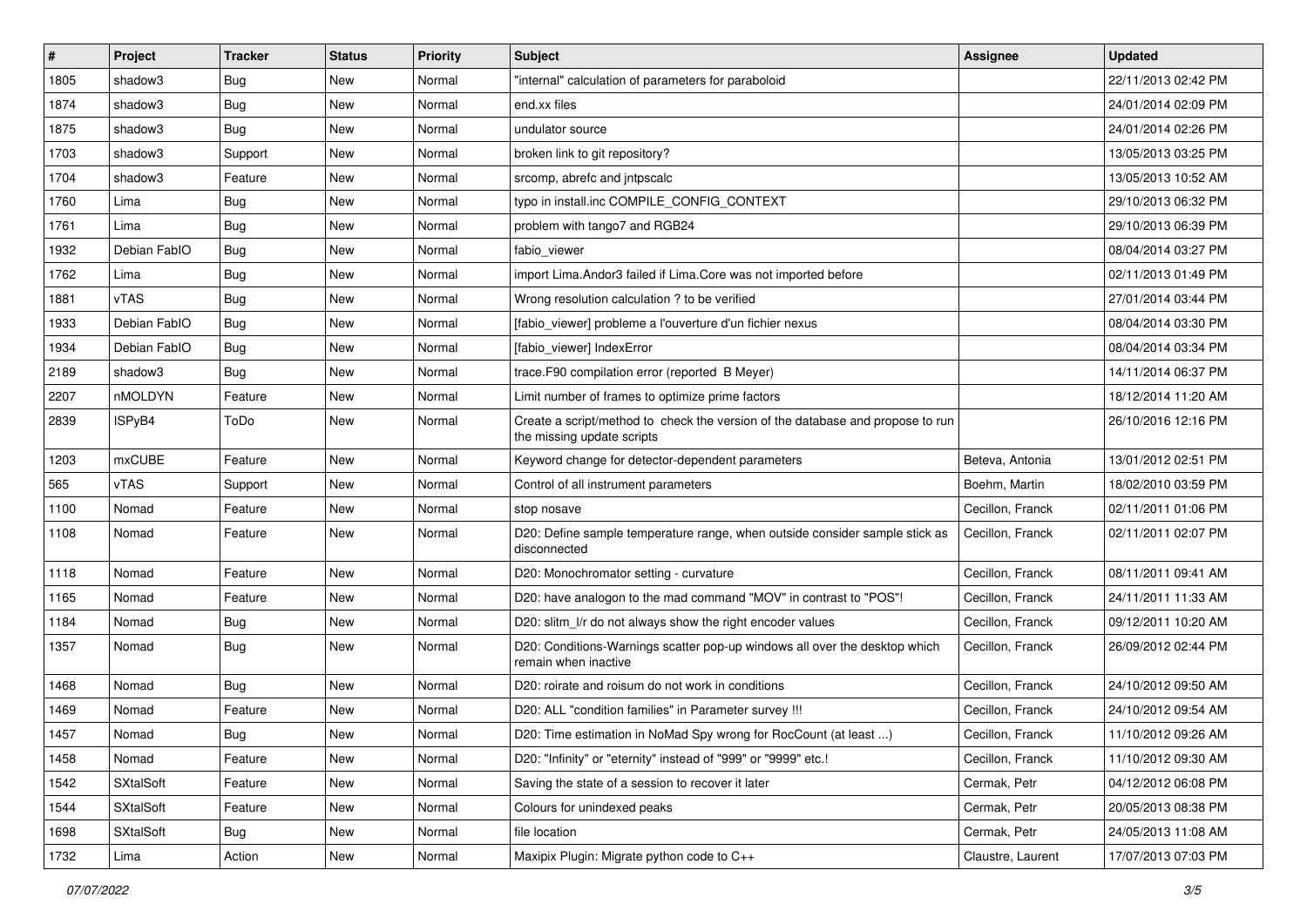| #    | Project                          | <b>Tracker</b> | <b>Status</b> | <b>Priority</b> | <b>Subject</b>                                                                              | <b>Assignee</b>             | <b>Updated</b>      |
|------|----------------------------------|----------------|---------------|-----------------|---------------------------------------------------------------------------------------------|-----------------------------|---------------------|
| 2254 | LAMP                             | Feature        | New           | Normal          | Sim Cards: review to include a typical workflow for each instrument/technic.                | Johnson, Mark Robert        | 27/02/2015 03:05 PM |
| 1548 | Lima                             | <b>Bug</b>     | New           | Normal          | Xpad plugin: move task inside the plugin                                                    | Langlois, Florent           | 17/12/2012 02:56 PM |
| 1180 | Nomad                            | Feature        | New           | Normal          | Save scan range configuration by (controller, property)                                     | legoc, yannick              | 30/11/2011 08:59 AM |
| 616  | <b>XOP Neutron</b><br>Scattering | Support        | New           | Normal          | Add help file to the repository                                                             | Lelièvre-Berna, Eddy        | 31/03/2010 11:59 AM |
| 1091 | Nomad                            | <b>Bug</b>     | New           | Normal          | Write mask in energy mode                                                                   | Locatelli, Jerome           | 28/10/2011 11:03 AM |
| 1269 | Lima                             | Feature        | New           | Normal          | ADSC: Change the functionning of the exposure time / Stop acquisition                       | NOUREDDINE, Arafat          | 19/07/2012 11:56 AM |
| 1435 | Nomad                            | <b>Bug</b>     | New           | Normal          | "More options" in NomadGUI is blocked                                                       | Ortiz, Helene               | 24/09/2012 03:59 PM |
| 1198 | mxCUBE                           | Action         | New           | Normal          | Explicit abstract interfaces for Hardware Objects                                           | Oscarsson, Marcus           | 13/01/2012 11:32 AM |
| 1191 | Lima                             | Feature        | New           | Normal          | Having the possibility to get the last error message                                        | Petitdemange,<br>Sebastien  | 08/03/2013 03:53 PM |
| 1510 | Lima                             | <b>Bug</b>     | New           | Normal          | simulator test suite left files on the filesystem                                           | Petitdemange,<br>Sebastien  | 03/12/2012 09:33 AM |
| 1697 | Lima                             | Feature        | New           | Normal          | Add the possibility to get the list of available trigger modes by camera                    | Petitdemange,<br>Sebastien  | 18/07/2013 01:51 PM |
| 554  | vTAS                             | Feature        | New           | Normal          | Sample list <- up/down arrows                                                               | Raoul, Yannick              | 12/02/2010 06:39 PM |
| 556  | vTAS                             | Feature        | New           | Normal          | Panel Status <-- should quote "FlatCone" and the ref. channel                               | Raoul, Yannick              | 12/02/2010 06:42 PM |
| 558  | vTAS                             | Feature        | New           | Normal          | Data import - better error messages                                                         | Raoul, Yannick              | 12/02/2010 06:45 PM |
| 564  | vTAS                             | Feature        | New           | Normal          | Re-organisation of instrument parameter panel, up-dating A2,A4 and A6 with<br>actual values | Raoul, Yannick              | 18/02/2010 03:57 PM |
| 2255 | LAMP                             | Feature        | <b>New</b>    | Normal          | SANS: resizing UI sans_settings to enlarge the results List and its plotting area.          | Richard, Didier             | 27/02/2015 03:08 PM |
| 2256 | LAMP                             | Feature        | New           | Normal          | SANS: D33, using all panels in ToF mode.                                                    | Richard, Didier             | 27/02/2015 03:10 PM |
| 1873 | Esmeralda Laue<br>Suite          | <b>Bug</b>     | New           | Normal          | CYCLOPS transformation octo->cyl                                                            | Rodriguez-Carvajal,<br>Juan | 24/01/2014 11:50 AM |
| 1879 | Esmeralda Laue<br>Suite          | <b>Bug</b>     | New           | Normal          | hkl index limit                                                                             | Rodriguez-Carvajal,<br>Juan | 27/01/2014 03:42 PM |
| 1880 | Esmeralda Laue<br>Suite          | Feature        | New           | Normal          | kvec steps                                                                                  | Rodriguez-Carvajal,<br>Juan | 27/01/2014 03:44 PM |
| 1922 | LAMP                             | Feature        | New           | Normal          | IQ(t) for TOF (fft)                                                                         | Rols, Stephane              | 01/04/2014 01:19 PM |
| 1461 | shadow3                          | Bug            | New           | Normal          | Neede upgrade of xsh_run in shadowvui macros to work with shadow3                           | Sanchez del Rio,<br>Manuel  | 12/10/2012 11:52 AM |
| 1097 | CrysFML                          | Feature        | New           | Normal          | new variables and subroutines                                                               | Zaharko, Oksana             | 02/11/2011 12:12 AM |
| 1195 | CrysFML                          | Feature        | New           | Normal          | CFML_Refcodes.f90 with magnetic codes and MagKeys.f90                                       | Zaharko, Oksana             | 06/01/2012 12:59 PM |
| 1211 | CrysFML                          | Feature        | New           | Normal          | Simulated annealing of magnetic structure from nonpolarised magnetic<br>intensities         | Zaharko, Oksana             | 22/01/2012 10:29 AM |
| 1226 | CrysFML                          | Feature        | New           | Normal          | optimization of magnetic structure with domains                                             | Zaharko, Oksana             | 05/02/2012 12:40 PM |